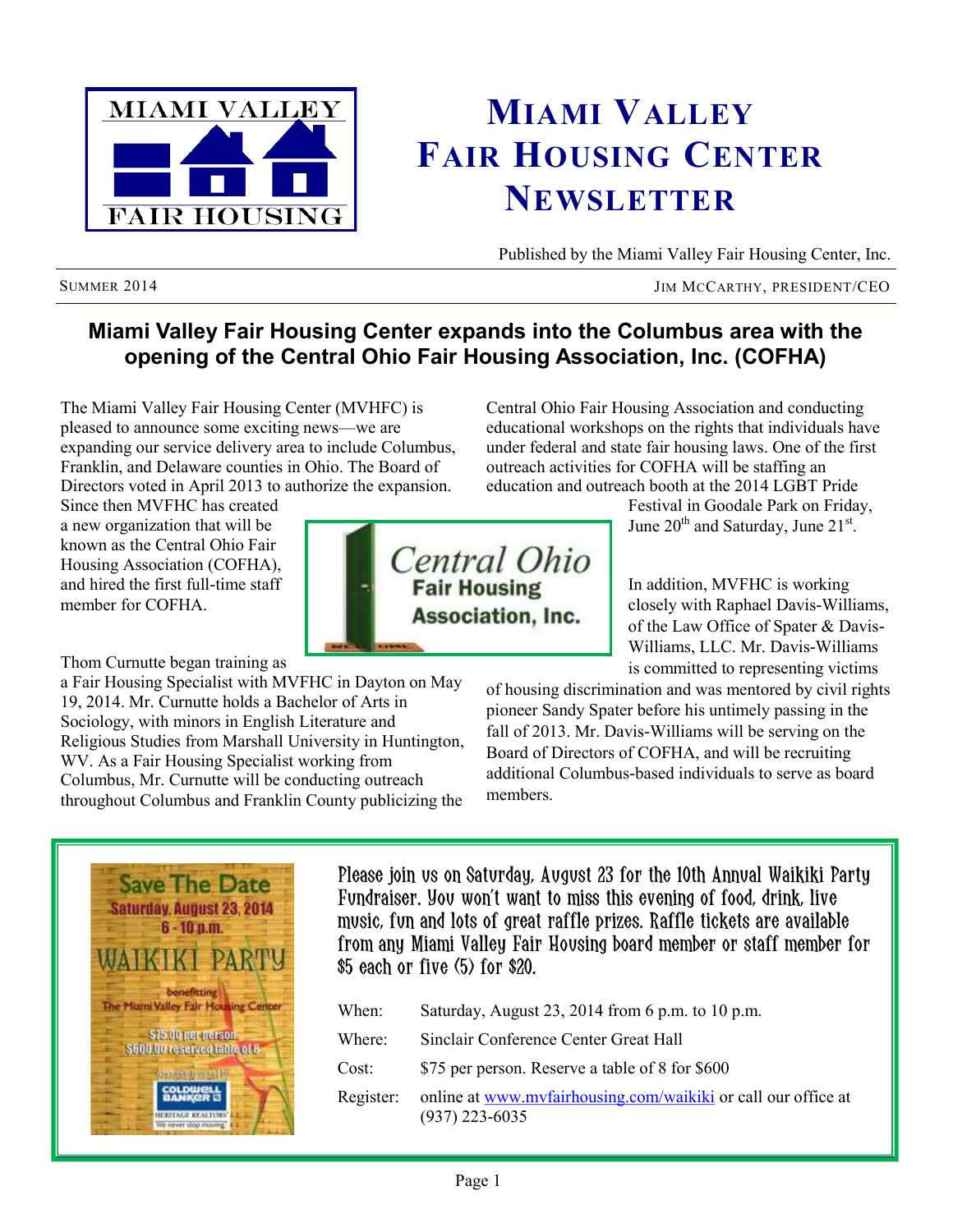# A History of the Waikiki Party

The first Waikiki Party, originally called the Tiki Party, was held in the summer of 2005. The venue where it was to be held wasn't quite finished being constructed, so at the last minute it was moved to the home and backyard of MVFHC President/CEO Jim McCarthy and his husband David Dailey. Adding to the stress of notifying over 100 attendees of the location change, the Miami Valley Fair Housing staff also decorated, set up tables and chairs, prepared the food for the evening, did the bar-tending and washed dishes. In subsequent years the event was hosted in other venues. Fast forward 10 years – Waikiki has evolved into a well-organized event in the Sinclair Conference Center Great Hall with over 250 guests, dozens of raffle prizes, live music and Hawaiian food catered by professional banquet staff.

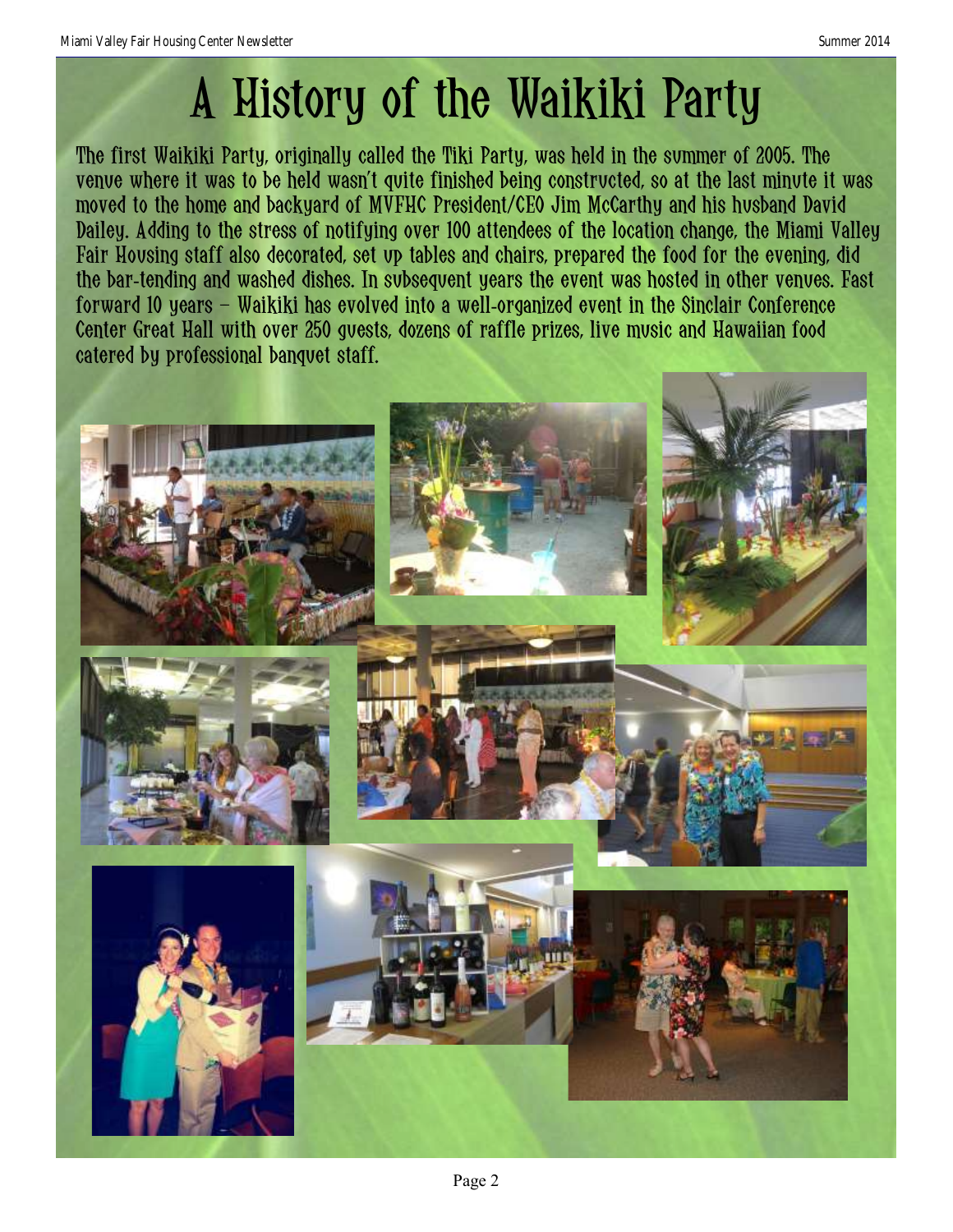

Youth residents of 45417 are eligible to receive a \$75 gift card to the Greater Dayton Recreation Center at Roosevelt Commons







Gift card enables youth (ages 17 and under) to purchase a combo pass redeemable for use of fitness area, aquatic drop-in, and fitness class participation. Other options available to kids are to redeem for aquatic passes, karate classes, swimming lessons, camp fees, aquatic drop-in, or athletic program registration.

## In person registration for Gift Cards at **Greater Dayton Recreation Center at Roosevelt Commons**

## Must present proof of residence in zip code 45417









Made possible by a grant from the Miami Valley **Fair Housing Center's Inclusive Community Fund**